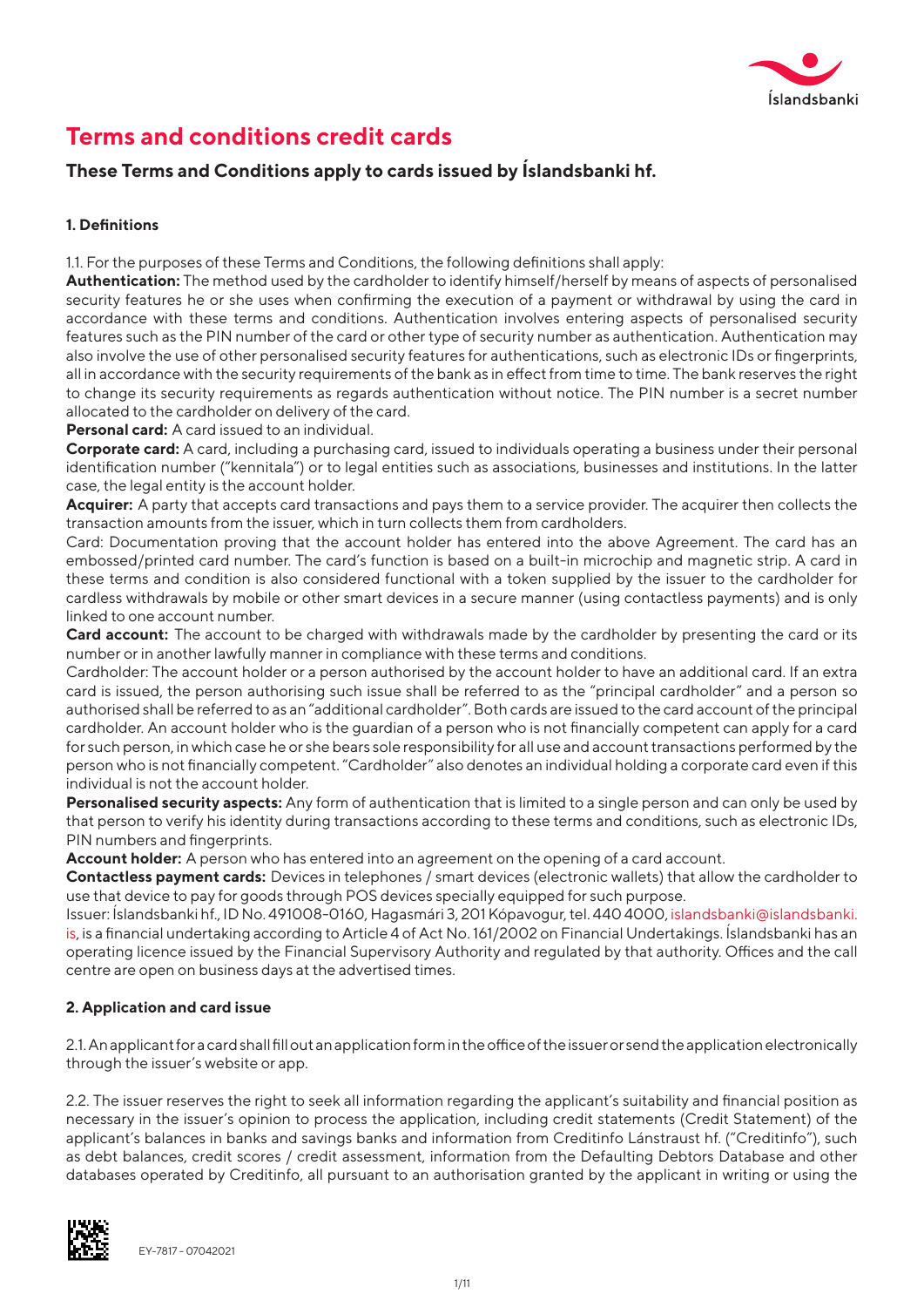

application forms page on the issuer's website, www.islandsbanki.is/cards. The right is reserved to reject applications without explanation.

2.3. The issuer furthermore reserves the right to obtain the information specified in Section 2.2. hereof during such time as the account holder is a customer of the company, if necessary, e.g. in the event of default on the part of the account holder, if the account holder requests a credit limit increase or if another event occurs that requires a review of the account holder's financial position.

2.4. The card is issued for a specific period of validity each time, upon which a card account is opened. If the cardholder meets his/her obligations, the card is renewed without application, but against payment of an annual fee. The annual fee is charged in advance to the card account in accordance with the bank's price list. An application may be made for the issuance of more than one card on a cardholder's card account provided that the account holder's consent has been obtained. Certain cards carry a photograph of the cardholder, either provided by the cardholder with an application or already existing in a database to which the issuer has access.

2.5. The issuer will send an issued card by mail to the cardholder, unless the cardholder collects it from the issuer's offices.

2.6. A cardholder wishing to withdraw a card application shall notify the issuer in writing and return the card together with any additional cards, all cut through, if he or she has already taken delivery of the card(s).

#### **3. Acceptance of terms and conditions**

3.1. By using a card for the first time, the account holder and/or cardholder is deemed to have accepted the current Terms and Conditions for the issuer's cards. The Terms and Conditions of the issuer as current at any time are accessible on the issuer's website, www.islandsbanki.is.

3.2. By accepting the Terms and Conditions of an online application and/or the Terms and Conditions in a Íslandsbanki app, and/or by signing an application upon receiving the card, the account holder and/or cardholder agrees to comply in all respects with these Terms and Conditions. Before accepting the Terms and Conditions, the account holder and/ or cardholder should read them carefully.

3.3. By using a renewed card, the account holder and/or cardholder accepts the Terms and Conditions as current at the time in question. The account holder and/or cardholder is responsible for reading and understanding the Terms and Conditions.

3.4. During the contractual relationship, the account holder and/or cardholder may at any time request a copy of the Terms and Conditions in paper form or on another durable medium free of charge.

#### **4. Withdrawal limit**

4.1. Payments by card are always limited to a maximum amount regardless of the billing cycle, but the amount may vary by merchant and service provider. Such parties may apply for a limit increase for certain transactions. For prepaid cards, the withdrawal limit at any given time is the card's credit balance.

4.2. The issuer may withhold approval of a card withdrawal, is never required to grant a request for an increased withdrawal limit and reserves the right to rejection, e.g. in the event of unauthorised card use, card expiry, the wrong personalised security features being used, misuse or excess use of the contactless feature, the withdrawal limit having been fully utilised earlier or a debt to the issuer being in default. If there is a reason to suspect unauthorised or fraudulent use of the card, withdrawal authorisations may be withheld, in which case the cardholder shall be notified without delay. If the suspicion proves unwarranted, the withdrawal authorisation/limit shall be restored immediately.

4.3. The account holder undertakes not to make any withdrawals from individual cards issued by the issuer in excess of the prescribed limits and to ensure that total withdrawals from the account holder's card account will not exceed the agreed amounts. The maximum amount of cash withdrawals permitted is stated on the issuer's website and depends, among other things, on the type of card and the cardholder's withdrawal limits.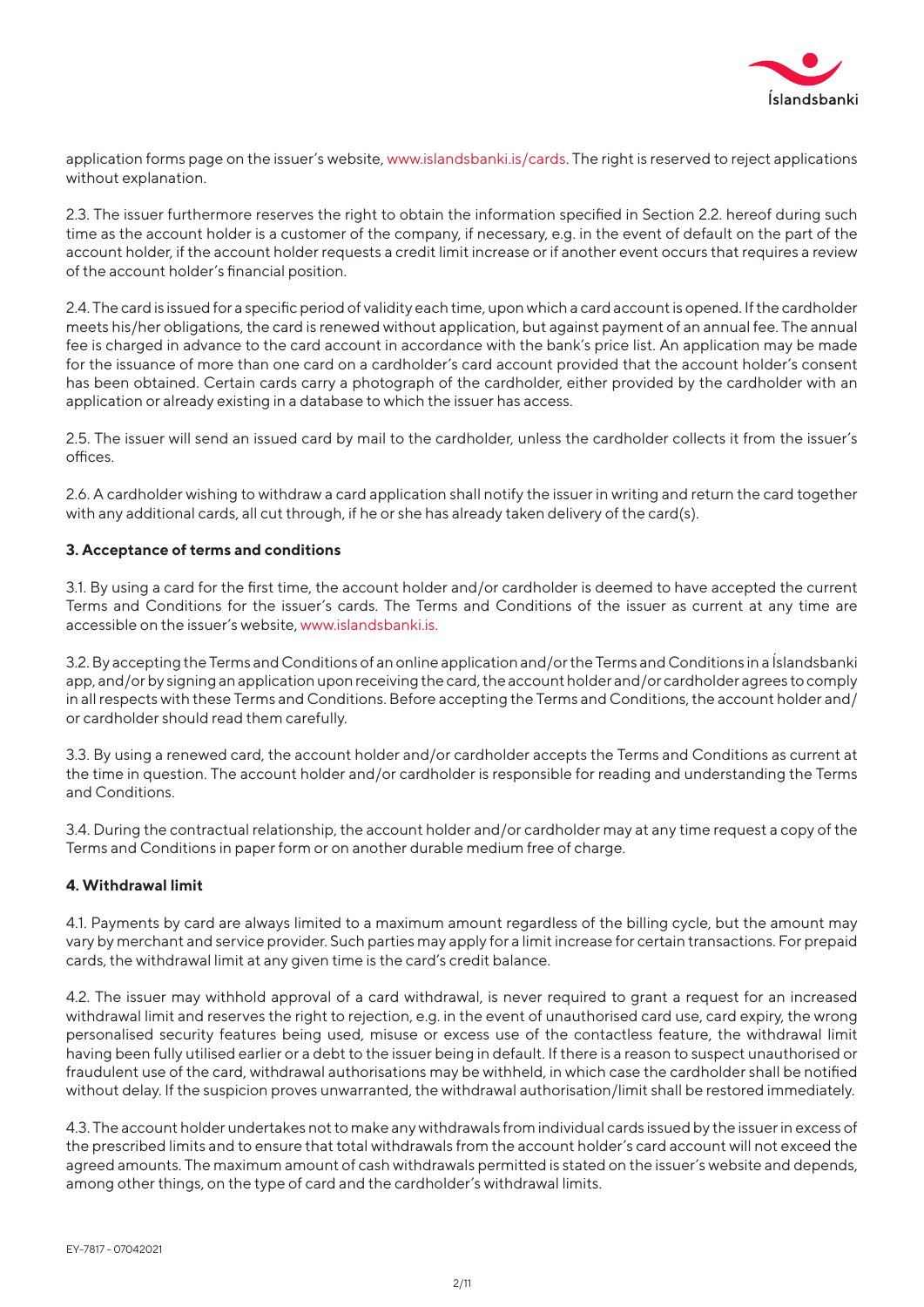

4.4. The cardholder may enter into payment plan agreements to set up direct debit arrangements / automatic payments from the cardholder's card account, such as recurring payments (boðgreiðslur), regular long-term instalments (raðgreiðslur), short-term instalments (léttgreiðslur) and instalment loans. The issuer may decide to deduct the debt service of such agreements from the withdrawal limit or reject any further agreements. The issuer may at any time require a credit assessment of the cardholder prior to the approval of agreements on automatic payments. The personal data may be shared with third parties, for example with supervisory authorities or service providers. Such information sharing is performed with safety and confidentiality.

#### **5. Billing cycle**

5.1. The normal billing cycle for cardholders' statements is one month, the beginning and end of which are posted on the issuer's website, www.islandsbanki.is/cards.

5.2. Through agreements with individual merchants or associations of vendors of products and services, acquirers can authorise deviations from the aforesaid billing cycles without special notice.

#### **6. Use and safeguarding of cards**

6.1. The cardholder shall sign his/her name on the card and is the only person authorised to use it. The cardholder is responsible for safeguarding the card and for preventing any unauthorised access to it.

6.2. The card enables the cardholder to pay for products and services from merchants throughout the world who have entered into an agreement with the card group in question.

6.3. The card can be linked to an electronic wallet to activate contactless payments through mobile phone or other smart devices.

6.4. The account holder undertakes to pay in full for all withdrawals from the card account made with cards lawfully issued to the account. This obligation extends to all withdrawals made according to receipts / withdrawal slips signed by the account holder, confirmed by the entry of personalised security features or use of the contactless feature, as well as withdrawals authorised through telephone orders, withdrawals from ATMs (cash machines), electronic communications, including online transactions, or otherwise approved for charging to the card account.

6.5. Additional cardholders of a personal card are responsible for the payment of their withdrawals. The principal cardholder is responsible for withdrawals on both the principal card and additional cards.

In the case of a corporate card (see Section 1.1), each cardholder is not personally liable for withdrawals on a card issued in his name unless it is established that the cardholder used the card for personal benefit. However, cardholders who are the owners of a corporation are always jointly liable with the corporation unless they have been indemnified by the issuer.

6.6. Withdrawals by a cardholder in foreign currency are converted into Icelandic krónur at the exchange rate in effect at the time that an entry is recorded as a withdrawal in the issuer's card system. The cardholder also pays a special withdrawal or payment charge in accordance with the bank's price list as current at any time. Details of exchange rates for card transactions are available on the issuer's website, www.islandsbanki.is. The exchange rates are posted on every banking day. They are not posted on Icelandic holidays or the holidays of international card groups. If the exchange rate is posted on other dates, that change shall take effect immediately and not pursuant to Section 18.3. The use of a card in foreign exchange transactions is subject to disclosure requirements under the Foreign Exchange Act No. 87/1992 and rules adopted on the basis of that Act.

6.7. The date of the transaction from the merchant to the acquirer determines the billing cycle under which the withdrawal falls.

6.8. The card can be used to withdraw cash from banks, savings banks and ATMs offering such services to the issuer's cardholders, subject to the restrictions imposed by the issuer at any time.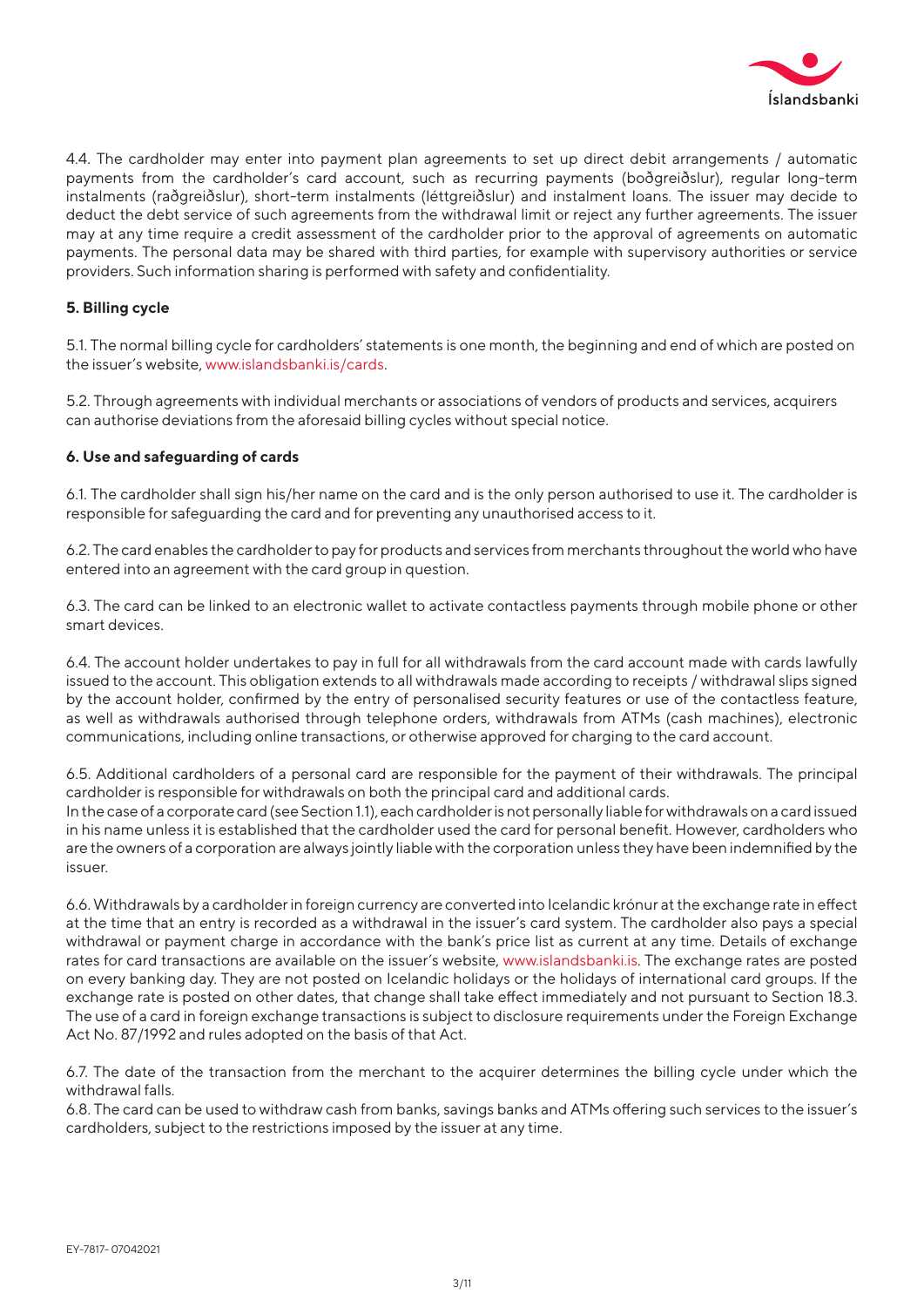

6.9. When cash is withdrawn from ATMs and withdrawals are made using a microprocessor reader at the point of sale, then instead of signing, the cardholder shall use the personalised security features provided with the card or confirm the transaction by contactless means using a microprocessor designed for that purpose if the merchant offers that option. By entering personalised security features, the cardholder consents to the transaction specified on the sales slip. Contactless entries are subject to restrictions on the number of transactions or their amounts at any time. For online transactions and wire transfers, the cardholder shall provide the name, card number, expiry date and security code; the provision of this information is equivalent to the cardholder's consent to the transaction.

6.10. The personalised security feature is a private number that the cardholder is not permitted to disclose to any other person in any manner nor to keep with the card. The cardholder may not keep anything relating to their personalised security features in their wallet, smart device or any other electronic equipment or anywhere where it is accessible to others. Failure by the cardholder to safeguard personalised security features in accordance with these instructions constitutes gross negligence. When entering their personalised security features, such as the PIN number, the cardholder must always ensure that it is not visible to others.

6.11. Recurring expenses paid by an account holder and/or cardholder to Icelandic and foreign merchants may be charged to issued cards, with the exception of prepaid cards. Requests by an account holder / cardholder for a direct payment to be charged to the card shall be directed to the merchant, for which purpose requests by the individual cardholder shall be sufficient. In the event of non-payment or default on an account holder's card account, the issuer may suspend all payments under such an agreement without notice.

#### **7. Fees**

7.1. An annual fee is charged upon the first issuance of the card. The account holder authorises the issuer to charge the annual fee, as decided each time, to the card account. The account holder and/or cardholder pays for other services in accordance with the issuer's price list.

7.2. Withdrawals from banks and ATMs in Iceland and overseas are subject to charges for costs and withdrawal fees according to the price list.

7.3. A reissue charge is payable when the cardholder is provided with a replacement card if the previous card is lost. In the case of a defective card, no replacement charge is payable. A service charge may be payable for providing emergency funds or an emergency card.

7.4. If the cancellation of a card is notified less than 30 days before the annual card fee is due, the cardholder shall pay the fee for the issuance of a new card. When fees under this agreement are paid in advance, they shall be reimbursed to the user pro rata based on the effective date of cancellation.

7.5. In the event of default under Article 13 of these Terms and Conditions or as a result of any outstanding balance of automatic payments or instalment loans collected by the issuer, the cardholder shall pay the collection cost in accordance with the price list of the issuer or collector.

7.6. All fees relating to cards are calculated in accordance with the issuer's advertised price list, which is accessible on its website: www.islandsbanki.is/verdskra. All fees relating to services provided by the issuer are governed by its advertised price list as current at any time, which is accessible on the website www.islandsbanki.is/verdskra. The cardholder agrees to receive notification of price list changes via the issuer's website. Such notification is deemed to satisfy the requirements of Article 6 of Act No. 121/1994 on Consumer Credit.

# **8. Prepaid cards**

8.1. Prepaid cards do not constitute credit transactions. Instead, the cardholder makes a payment into the card account before the card is used, and the balance is used to cover the cardholder's withdrawals. Any references in these Terms and Conditions to "prepaid" cards are references to such cards. However, a debit balance may still be formed in a card account when annual fees or other service fees are charged or if a fault occurs in point-of-sale terminals, phone lines, computers or communications equipment in Iceland or overseas. The same applies if a merchant or service provider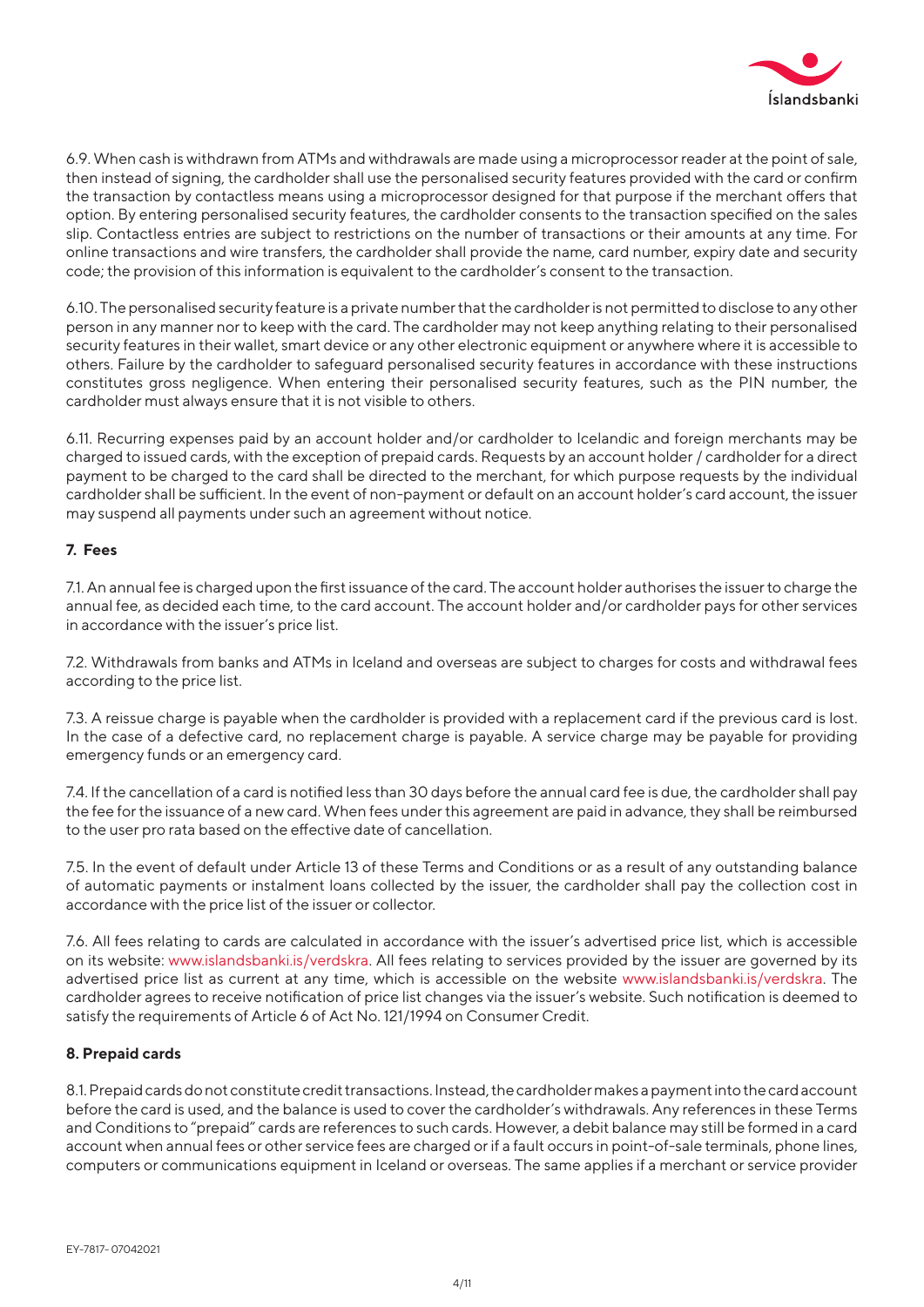

temporarily does not use communications equipment. Such liabilities rank equally with debts on normal cards and fall due on the day of the month following the billing cycle posted on the issuer's website, and this day also constitutes the final due date for payment.

8.2. Instalment agreements, such as recurring payments (boðgreiðslur), short-term instalments (léttgreiðslur) and other such regular payments, cannot be set up on prepaid card accounts. Payment rescheduling is not available for debt incurred on a prepaid card. Direct debit arrangements for long-term instalment agreements (raðgreiðslur) or cash payment loans (staðgreiðslulán) are also not permitted for prepaid card accounts.

8.3. If the cardholder of a prepaid card issued by the issuer is in default as a result of withdrawals on another prepaid card, credit card or revolving credit card issued by the issuer, the issuer reserves the right to apply the account holder's credit balance on the prepaid card account towards payment of the debt when three days have passed from the final due date for payment.

8.4. When a prepaid card is closed, the cardholder is paid any unused balance remaining on the account on the next business day following return of the card to the issuer. In cases where the cardholder has made overseas withdrawals in the preceding 30 days or tried to make withdrawals in excess of deposits made into the account, the issuer reserves the right to retain any credit balance on the account for 30 days as security for the payment of transactions possibly made using the card but remaining to be sent in by merchants from their point-of-sale terminals. In such cases, the issuer shall pay the cardholder interest from the date that the card is closed until the date the repayment is made, at the highest interest rate on deposits posted by the Central Bank of Iceland at the time in question.

# **9. Revolving credit cards**

9.1. A cardholder holding a revolving credit card shall always pay the agreed part of his or her total debt balance on the final due date, together with interest and service charges. On payment of the agreed debt / minimum amount, on the final due date the cardholder's unpaid balance is carried over to the next final due date. Information on the minimum monthly payment, interest rates and service charges is posted on the issuer's website, www.islandsbanki.is/ cards. If the amount owed on the card account is lower than the posted minimum monthly payment, it shall be paid in full. Furthermore, it is a condition that the balance on the card account is below the credit limit following a payment on the final due date. If the cardholder elects to pay the agreed part of the total debt / minimum amount, interest will accrue to the balance from the final due date and become payable on the next final due date and will then continue to accrue between the subsequent due dates for as long as the cardholder exercises his or her authorisation to pay only a part of the debt. The debt in its entirety is regarded as being in default if a minimum payment is not made on the final due date and also if the cardholder does not pay an amount which exceeds the credit limit together with the minimum payment on the final due date, in which case default interest will accrue from that date to the date of payment in accordance with Act No. 38/2001 on Interest and Indexation.

The interest rate on the amount owed on a card account is variable and subject to the issuer's discretion. Interest does not accrue to withdrawals which are paid in full on the next final due date following the withdrawal. A revolving credit card constitutes an open loan agreement and is therefore subject to Act No. 33/2013 on Consumer Credit when the cardholder is a consumer. The provisions of loan agreements made regarding revolving credit cards shall prevail over these Terms and Conditions, e.g. as regards making of payments and changes in interest rates.

# 1**0. Payments**

10.1. The cardholder is required to pay to the issuer the withdrawals of each billing cycle pursuant to a monthly statement. The final due date for payment of withdrawals made from a card account during a billing cycle is posted on the issuer's website, www.islandsbanki.is. Any final due date for payment that falls on a day on which banks and savings banks are generally closed is transferred to the next business day of the issuer.

10.2. Each month the issuer sends to the account holder, or posts electronically on the account holder's online banking pages, on "My Pages" or on the credit card app of Íslandsbanki, a statement of transactions on the card account made during the immediately preceding billing cycle and information on the account balance at the end of the billing cycle, in addition to costs and interest accrued as at the final due date for payment and instructions for payment by means of a payment slip or by electronic means.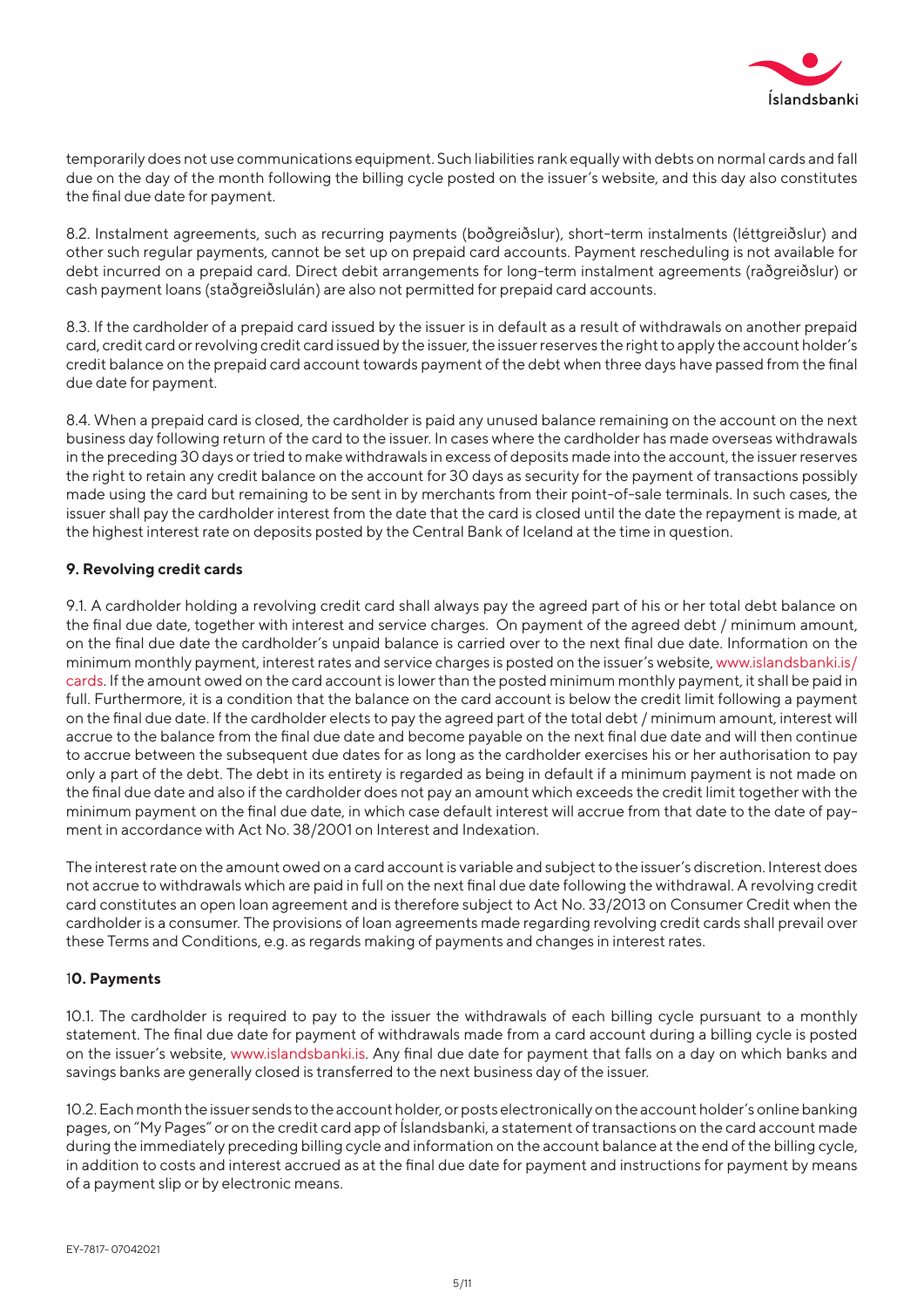

Payment instructions sent to revolving credit cardholders state the minimum amount payable on the final due date for payment. If a revolving credit cardholder exercises the right to pay only a part of the debt outstanding, or the minimum amount, interest accrues to the unpaid balance from the final due date for payment and becomes payable on the next final due date for payment, and so forth from one due date to the next for as long as the account holder exercises his or her right to pay only a part of his or her debt. Interest rates on debts posted on the issuer's website, www.kreditkort.is/www.islandsbanki.is/verdskra, are variable and subject to the issuer's discretion.

10.3. Deposits made into the card account are applied first towards paying costs incurred, followed by interest accrued and then the debt resulting from withdrawals.

10.4. If a cardholder has authorised the issuer to charge a specified bank account, the cardholder warrants that the balance on that bank account at any time will be sufficient to cover any due withdrawals. The direct charge will be made on the due date. If the balance on the account is not sufficient, the issuer reserves the right to directly charge the available balance on the account in question. If the holder of the account is not the cardholder in question, the written consent of the holder of the account must be obtained before the account is charged. When a cardholder who has granted authorisation to directly charge his account is issued with a new card to replace an older one, any authorisation to directly charge the card and any recurring payment arrangements (boðgreiðslur) shall remain in effect, together with applicable costs according to the issuer's price list, and apply to the new card unless the cardholder has expressly requested otherwise.

10.5. If payment is not received by the correct final due date, a default will be imposed in accordance with the issuer's price list, together with default interest as posted by the Central Bank of Iceland at the time in question, and shall be payable from the final due date until the date that payment is made. The right is reserved to suspend all payments from a card account, whether in the form of new withdrawals or agreed payments, in the event of default on any part of a debt payable on the account holder's card account according to the issuer's records.

10.6. The issuer reserves the right to entrust a collection agency or an attorney to collect defaulted debt, including all costs incurred and accruing, in the event of default on the account holder's card account.

10.7. If the cardholder's default has lasted for 90 days or more from the final due date and the defaulted debt equals at a minimum the amount specified on the issuer's website, www.islandsbanki.is/cards, excluding accrued interest and costs, the issuer reserves the right to report the name and ID number of the account holder to the Defaulting Debtors Database of Creditinfo Íslands (Lánstraust).

# **11. Liability for payment**

11.1. A cardholder or account holder who wishes to protest a transaction on a card account shall submit a written and signed protest to the issuer within 10 days from the final due date of the payment. When 30 days have elapsed from the date of receipt of the transaction according to the account statement, the issuer is no longer required to process a protest.

11.2. If the cardholder believes his or her card has been used in a fraudulent manner, this shall be notified to the issuer without delay. Whenever there is suspicion of fraudulent card use, the issuer shall deactivate the card and the cardholder shall surrender the card to the issuer. The cardholder is not liable for withdrawals to which he or she is not verifiably a party, unless the cardholder is guilty of fraudulent conduct or has neglected to safeguard his/her personalised security features in accordance with Section 6.10. The cardholder is required to assist the issuer with the processing of such cases and minimise the damage to the extent possible.

11.3. Where a merchant has failed to provide, or refuses to provide, a product or service for which the cardholder has paid with the card, or an event is cancelled or the merchant is no longer in business, the cardholder may submit a written complaint to the issuer up to 30 days after the delivery of the product or service was verifiably due. If the issuer believes that delivery verifiably did not take place for the above reasons, the issuer shall refund to the cardholder the amount of the merchandise. However, the issuer shall not refund withdrawals where delivery has been impeded by external circumstances beyond the control of the merchant and falling within the scope of force majeure according to standard rules of commercial law.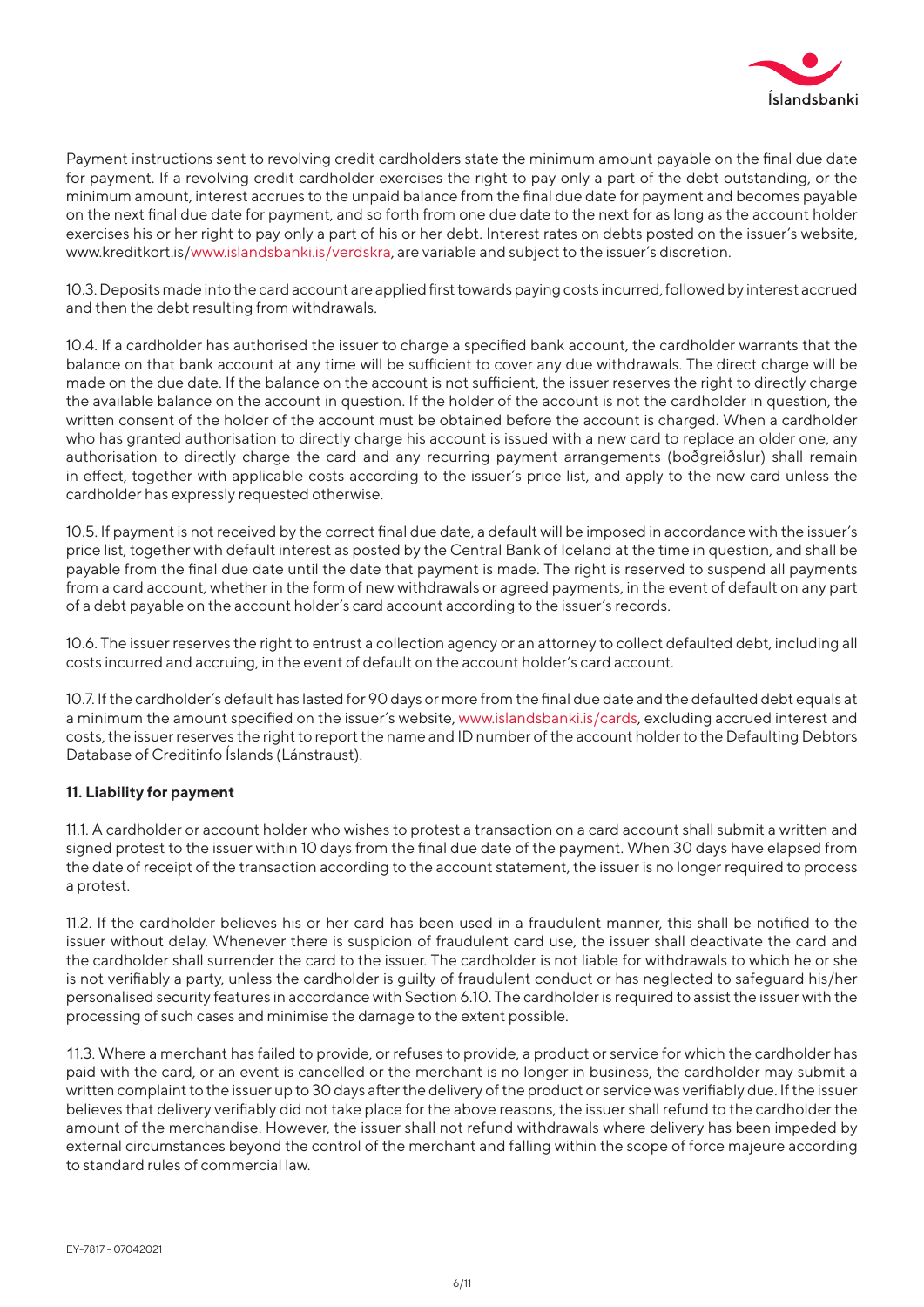

11.4. Notwithstanding the provisions of Sections 11.1 and 11.2, the cardholder shall have a maximum of 13 months to protest transactions on the card account provided that the cardholder is able to demonstrate that the issuer failed to meet the provisions of these Terms and Conditions regarding the issuance of account statements or that it was impossible to protest within the aforesaid time limit.

11.5. The issuer takes no responsibility for defective products or services paid for with the card, nor for any other nonperformance on the part of a merchant selling a product or service paid for with the card. Any such complaints by the cardholder should be directed to the merchant in question.

11.6. The issuer is not liable for any loss to the cardholder resulting from technical failure in an ATM or other self-service device, nor any loss resulting from a self-service terminal failing to communicate with the issuer's authorisation system. If the cardholder and/or account holder believes that he or she has suffered a loss as a result of such an event, the burden of proof is on the acquirer, who must demonstrate on behalf of the merchant or service provider in question that the transaction was correctly recorded and entered in the accounts and that no technical failure or other such shortcomings caused an incorrect record leading to a loss. A cardholder who believes that he or she has suffered such a loss shall submit a written complaint to the issuer. The issuer then forwards the cardholder's complaint to the acquirer. The acquirer's liability does not extend to any loss resulting from non-delivery of the requested amount, product or service and is limited to direct financial loss suffered by the cardholder. The acquirer is not liable for any loss due to a technical failure that should have been evident to the cardholder, e.g. when a message to such effect is displayed on a computer screen.

11.7. The issuer is not liable for non-acceptance by a merchant of a card as a means of payment, nor for any resulting damage. The issuer is also not liable if cash cannot be withdrawn on the card, whether from an ATM or by other means.

11.8. The issuer does not indemnify the cardholder from any damage resulting from any malfunction of the card, including the microprocessor, which prevents a transaction from taking place. A cardholder who believes a card is defective shall return the card to the issuer. If the card proves to be defective, the cardholder is entitled to a new card free of charge.

11.9. The issuer will decide what security measures should be used in the execution of transactions or other business with the issuer. The issuer is permitted to recall credit cards for the purpose of updating security measures. The issuer is permitted to require a cardholder to change any security measures if there is suspicion of abuse or risk of error.

11.10. If a payment plan agreement has been in effect between the cardholder and a merchant regarding automatic payments, or if a payment for a service or product from a car rental, a hotel or a cruise ship has been charged to the card after delivery of the service, the cardholder has eight weeks from the date of the transaction to submit a written and signed protest with a request for refunding. If the cardholder submits the protest within the time limit and adequate supporting documentation, he or she shall receive either a reasoned rejection or a refund within 10 days. Entitlement to refunding may be subject to the terms and conditions of the international card company with which the issuer has partnered. If under the rules of the international card company, the cardholder does not have a legitimate claim for refunding, the amount will be collected from the cardholder's card account. A cardholder wishing to dispute such a conclusion may file a complaint to the Complaints Committee on Transactions with Financial Undertakings.

11.11. Refunding shall take place as promptly as possible after it becomes evident that the cardholder is entitled to a refund, and such refund shall be deposited to the card account from which it was withdrawn.

# **12. Insurance**

12.1. The issuer may at any time request an account holder and/or cardholder to post security for withdrawals to the satisfaction of the issuer. In the event of failure to comply with such a request, the issuer may lower the credit limit or terminate the service.

# **13. Termination of service / Recalling of cards**

13.1. The card is the property of the issuer, who may close and recall all the cards of the cardholder without specifying a reason.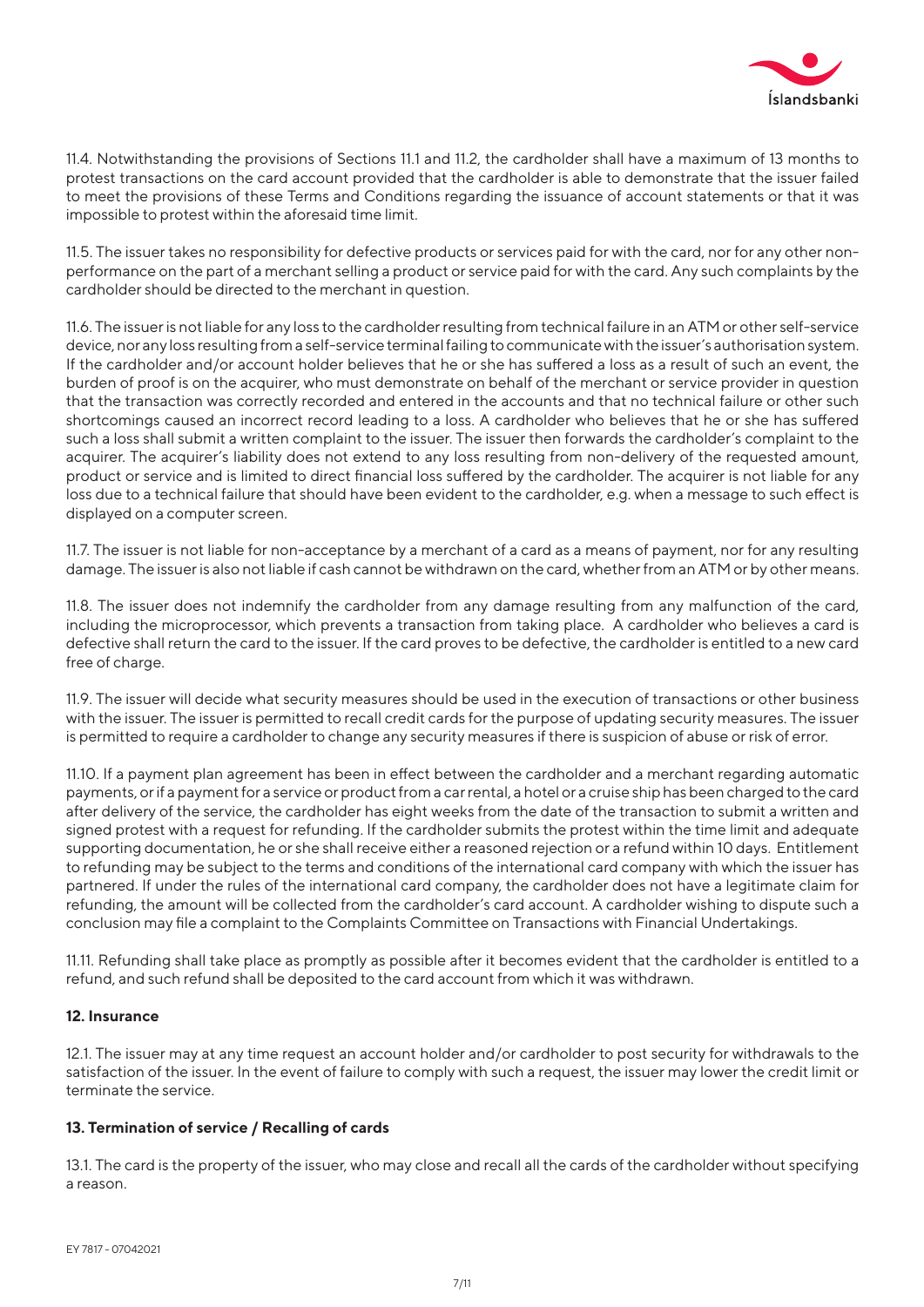

13.2. The issuer may close any and all cards of the cardholder without notice in the following circumstances:

a) If the cardholder, or bearer of the card, defaults on any obligations under these Terms and Conditions;

b) If the cardholder or the cardholder's guarantor are subjected to attachment proceedings, a petition is submitted for their estates to be subjected to bankruptcy proceedings or they petition to seek composition

with creditors:

c) If the cardholder is in default of payments of due claims resulting from use of the card, or if the issuer needs to write off unpaid claims against the cardholder resulting from use of the card.

13.3. For purposes of risk management in card transactions, it is permitted to distribute a list of revoked card numbers to vendors and service providers.

13.4. If the issuer recalls a cardholder's card, the cardholder shall immediately cut the card and send it to the issuer. If the cardholder fails to return a recalled card in the manner prescribed above, the issuer may entrust an employee or agent to retrieve the card. Merchants are also fully authorised to cut and/or take possession of recalled cards.

13.5. Payment using a card recalled by the issuer is prohibited. The misuse of a card may be punishable under Article 249 of the Penal Code No. 19/1940.

13.6. A cardholder and/or account holder wishing to cancel the card and account shall do so in writing with 30 days' notice and return the cut-up card and any additional cards. A cardholder may at any time request the cancellation of issued cards and is not liable for any withdrawals on cancelled cards from the time the issuer has received such notification, the card has been returned and the account holder has received the issuer's confirmation of the card's cancellation. The cardholder is responsible for any withdrawals made if he or she uses the card after requesting its cancellation.

# **14. Lost card**

14.1. If the card is lost or the cardholder becomes aware of unauthorised withdrawals, he or she shall immediately notify the issuer or the issuer's nearest agent anywhere in the world. Immediately after receiving such notification, the recipient shall cancel the card and prevent its further use or misuse. The recipient of such a notice from the cardholder, whether the issuer or an agent of the issuer, must preserve the notice for 18 months.

14.2. In the event that a cardholder requests a new card in place of a lost card, the cardholder shall submit a written declaration of a lost card and sign an application for a new card.

14.3. If a lost card has been used by an unauthorised party before its loss is notified, the cardholder carries a personal liability. The amount of the personal liability is the equivalent of EUR 150 in Icelandic krónur at the officially posted exchange rate (buying rate) at the time in question. In determining the amount of the cardholder's personal liability, account is taken of the manner in which the cardholder stored the card and the personalised security features, as well as the circumstances of how the card was lost or used unlawfully. A cardholder who fails to keep the personalised security features in a safe place in accordance with Section 6.10. is liable for any withdrawals authenticated with the personalised security features; storing the personalised security features in any other manner constitutes gross negligence. The cardholder is also liable for all contactless withdrawals if he or she has not previously notified the issuer in a verifiable manner that the card was lost. In the event of gross negligence or fraud on the part of the cardholder in relation to a card reported as lost, the cardholder is liable for any use of the card and disbursement of withdrawals.

14.4. The cardholder is not liable for the use of a card after reporting it lost, unless he or she has engaged in fraudulent conduct. The cardholder is also not liable for the use of the card after reporting it lost if the recipient of such notification has failed to cancel the card immediately, see Article 14.1., unless the cardholder has engaged in fraudulent conduct.

14.5. Using a card after it is reported lost is not permitted. If a card reported as lost is found, it must be cut through and sent to the issuer.

14.6. If the cardholder requests reinstatement of a card reported as lost but found again by the cardholder, the request may be granted provided that the request is received before the banking day immediately following the day on which the cardholder reports the card as lost. A banking day is a day on which banks are open for business in Iceland. The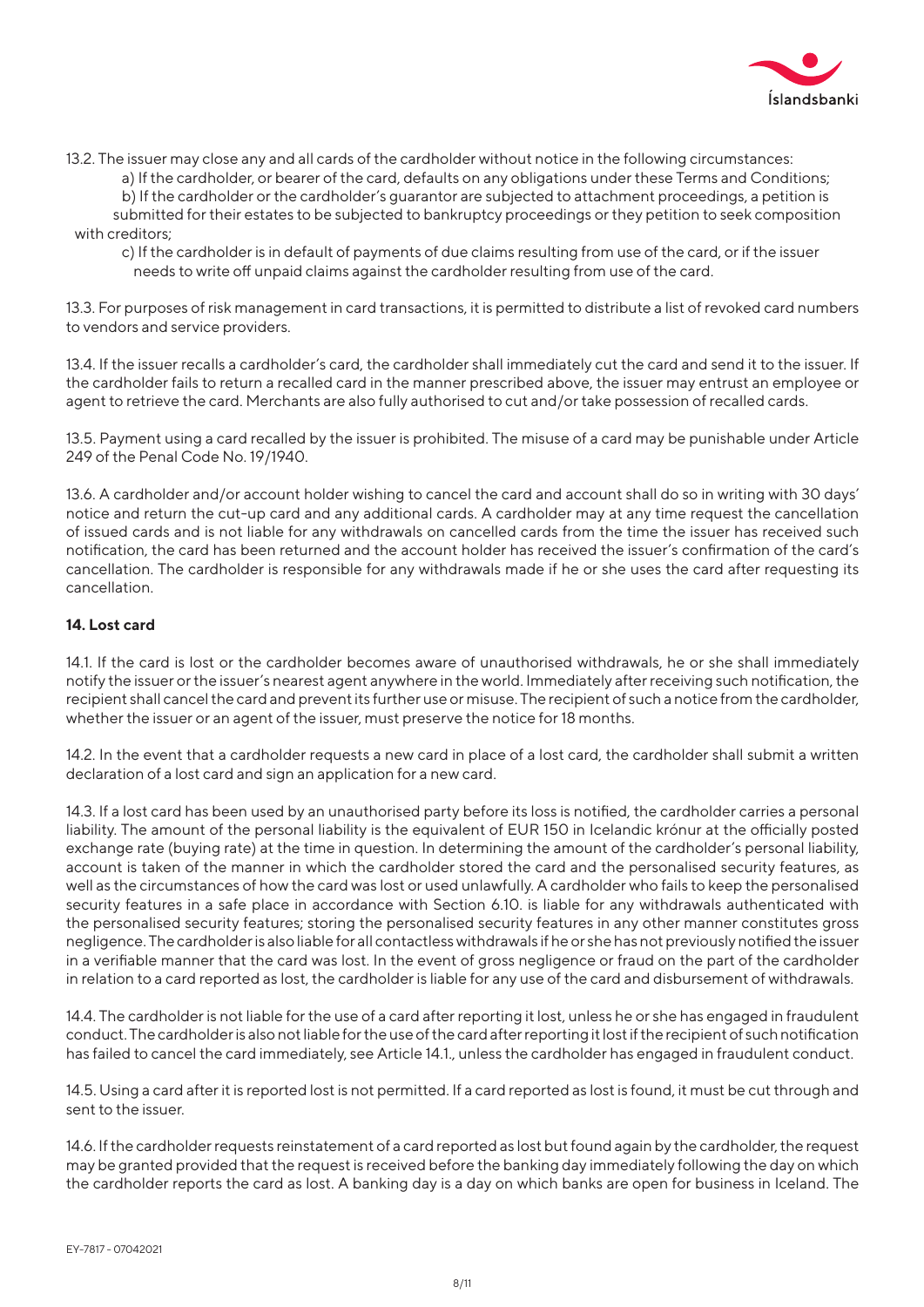

cardholder is liable for all use of the card during the time that it is lost. A request for reinstatement of a card shall be submitted to the issuer in writing or by e-mail.

#### **15. Due diligence**

The customer confirms the legality of any funds used to pay his card account. The customer also confirms that such funds belong to the customer personally and that the customer is their real owner. The customer undertakes to inform the issuer of any changes in this respect. The same applies if a transaction is made for the benefit of a third party.

#### **16. Protection of personal data**

16.1. The personal data collected in relation to an application for a credit card will be recorded in the issuer's computer systems, including information about the cardholder, any additional cardholders and guarantors. This information includes personal identification numbers / registration numbers (kennitala) and other information provided to the issuer through completing forms provided by the issuer. The information is accessible to the profit centres of the issuer that may be operated under other brands, as applicable, unless rules apply regarding segregation of the division in question from the issuer's core activities (China Walls). The issuer is also permitted to disclose, to other companies within the Group, personal information on its customers without prior consent if the customers have sought services from the companies in question.

16.2. All information concerning card accounts and card use is stored in the issuer's computer systems. Nonpersonally identifiable information relating to transactions on the cardholder's card is sent to international card groups, see Section 1.1., i.e. details such as the card numbers, the time of the transaction, the transaction amount and the merchant's sphere of business.

16.3. The issuer is permitted by law to manage and process such information electronically. Processing may be necessary, e.g., in connection with the making of business agreements, performance under such agreements during their term of effect and for the purpose of presenting and disclosing information on My Pages and the issuer's smart devices banking solutions. The processing of personal information may also be used as a basis for financial advice and analysis of cardholders.

16.4. The issuer may use personal information for marketing purposes, e.g. to develop new services and business solutions directed at specific groups of recipients on the basis of personal information. For this purpose, the issuer may communicate with the cardholder through texts, e-mail, My Pages or using other electronic messaging. The issuer uses the same means of communication to send messages to the cardholder regarding the use of the card or notices of changes in the issuer's terms and to assess the quality of the services provided by the issuer. Cardholders may submit a request to the issuer to opt out of the use of personally identifiable information or sending of e-mail communications for marketing purposes.

16.5. The classification of personal data, e.g. with regard to financial records to which a cardholder has access through My Pages or smart device solutions, may be presented to the cardholder in any manner that increases its usefulness or transparency or to fulfil the service factors on offer at any time, provided that the security of the information remains ensured in an adequate manner.

16.6. The processing and preservation of personal data shall be in accordance with that required for the purposes of payment transmission and clearing. In addition, the processing of personal data may be necessary for the purpose of investigation in the event of any suspicion of money laundering or other fraudulent activities; such processing will be subject to applicable legislation. The issuer shall take due care that the processing and storage of personal data complies at all times with current laws and regulations.

16.7. The personal data may be shared with third parties, for example with supervisory authorities or service providers, provided such information sharing is performed with safety and confidentiality.

16.8. Cardholders have the right to receive information about what information the issuer has registered about the cardholder in accordance with data protection legislation and the issuer's rules on handling client information. Further information about the processing of personal data can be found here: www.islandsbanki.is/dataprotection.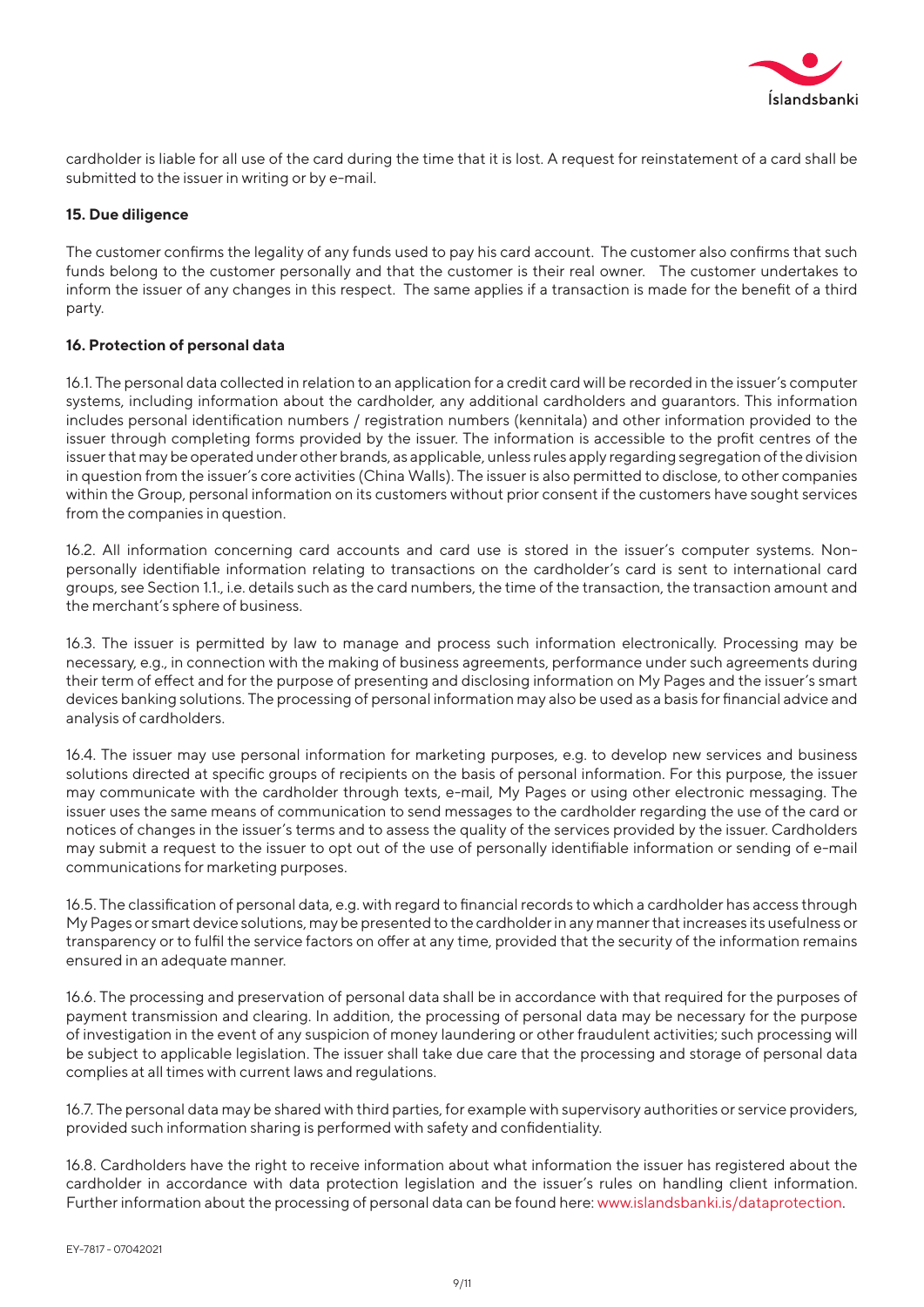

#### **17. Benefits and services**

17.1. The cardholder may request an emergency card and emergency funds by contacting the issuer's Contact Centre, which handles such requests. The issuer's Help Desk telephone service is 24 hours a day and emergency cards and emergency funds are provided in accordance with the price list as posted on the issuer's website, www.islandsbanki.is/verdskra.

17.2. A card may come with a range of benefits, such as general travel, accident and health insurance, depending on the insurance terms of each type of card, emergency services, authorisation for instalment loans and various other special benefits as provided for in their respective terms and conditions as advertised at any given time.

17.3. The issuer may change, expand or discontinue benefits and/or privileges that are not specified in these Terms and Conditions without special notice.

17.4. Details of the benefits linked to the different types of cards are available on the issuer's website, www.islandsbanki.is/cards.

#### **Icelandair Saga Club**

The use of certain cards of the issuer enables cardholders to earn Icelandair award points ("Saga Points"). The cardholder holding such a card can earn Saga Points through their business with merchants that accept the card provided that the card has been linked to the Icelandair Frequent Flyers Club ("Icelandair Saga Club"). Whether the Saga Points are earned in Icelandic and/or overseas transactions varies between cards, as further detailed on the issuer's website. Cardholders can earn an increased number of points in transactions with vendors and service providers who have entered into separate agreements with the Icelandair Saga Club. Icelandair Saga Club maintains a record of earned points and allows Saga Club cardholders to use the points as currency in buying airline tickets and other services offered by Icelandair through a special business network. The Icelandair Saga Club issues further rules on these features. Any changes in these rules are notified by Saga Club in accordance with the Icelandair Saga Club rules. The issuer assumes no liability to the cardholder for the accuracy of records of their earned points and their standing in the Saga Club system. For membership of the Icelandair Saga Club, holders of the frequent flyer card pay a special connection fee to the Icelandair Saga Club pursuant to the issuer's price list, which may be collected by direct payment from the cardholder every 12 months. The cardholder consents to the issuer sharing information on the use of the customer loyalty card in business with the parties offering discounts to holders of a frequent flyer card to update the relevant records. In the event that the Icelandair Saga Club discontinues its activities, the issuer will bear no liability with respect to the cardholder.

#### **Issuer's Customer Loyalty Programme**

The issuer issues credit cards which are linked to the issuer's customer loyalty programme.

The issuer's customer loyalty programme will make occasional offers to cardholders, where certain companies and vendors offer a discount if a purchase is made during a certain period, provided that the purchase is made using a card that is linked to the customer loyalty programme. The offers, and any discounts, will not be activated if the customer uses another method of payment, such as cash. The offers will appear in an app provided by the issuer to the cardholder (the Íslandsbanki app / Íslandsbanki card app). The cardholder pays the full price for the goods and/or services in accordance with the terms of the offer. The discount given by the company is paid to the issuer, who takes delivery of the payment on behalf of the cardholder and then credits it to the cardholder in accordance with the terms of the customer loyalty programme.

Offers under the customer loyalty programme may be made only to certain groups of cardholders selected by demographic values and consumer patterns (card transactions). Such offers will then apply only to the selected groups and not to others. Cardholders need to give their consent to receive those targeted offers by using the Íslandsbanki app / Íslandsbanki card app.

Cardholders can at any time opt out from targeted offers. By doing so, cardholders will only receiver general offers send to every cardholder.